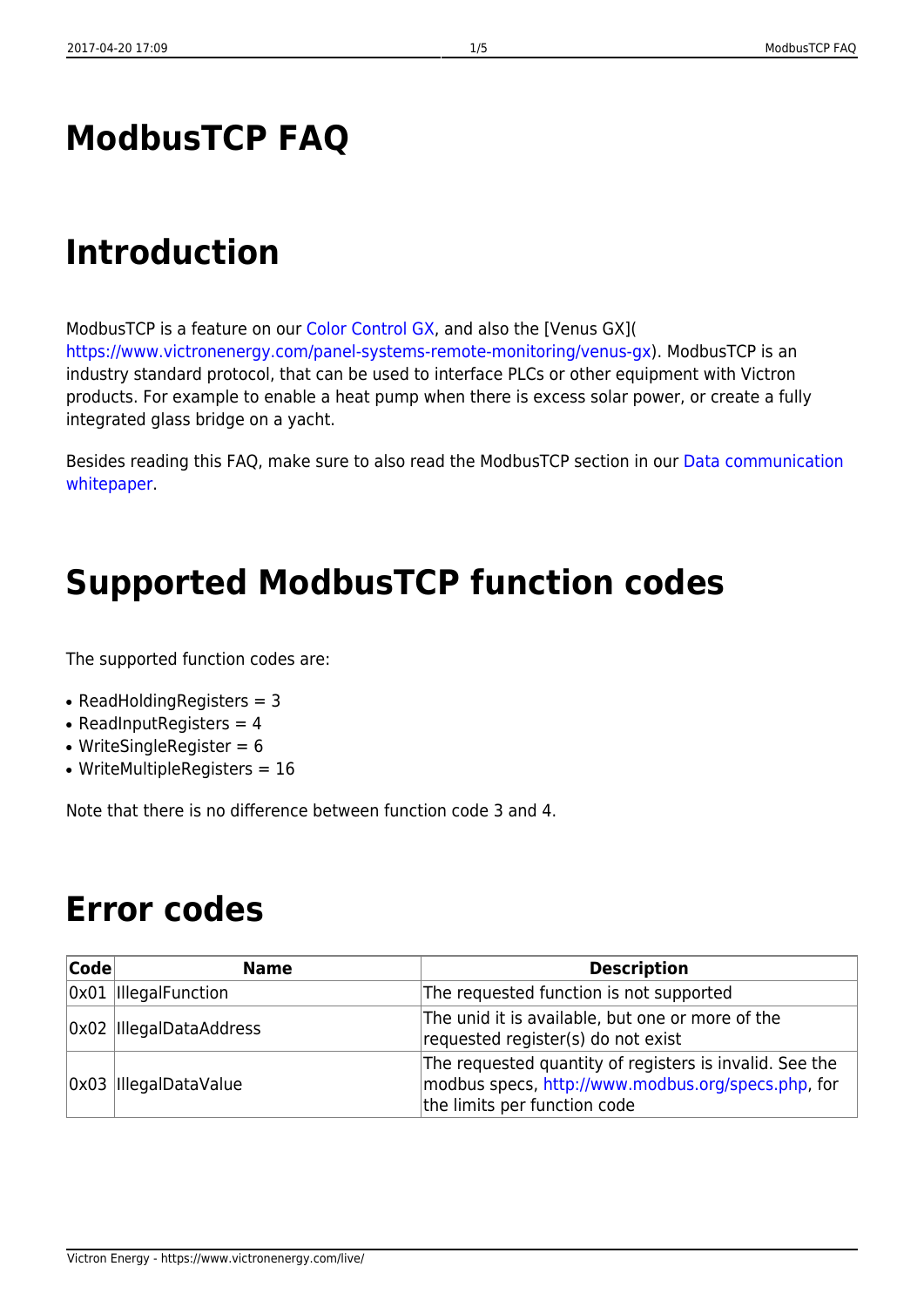| Code | <b>Name</b>                 | <b>Description</b>                                                                                                                                                                                                                                                                                  |
|------|-----------------------------|-----------------------------------------------------------------------------------------------------------------------------------------------------------------------------------------------------------------------------------------------------------------------------------------------------|
|      | OxOA GatewayPathUnavailable | Unit id is defined in the mapping list, but there is no<br>device found on the mapped port. double check the<br>unit id mapping list in the excel sheet, and make sure<br>that the device is properly connected to the CCGX,<br>switched on, and that its data is available on the CCGX<br>display. |
|      |                             | $\vert$ 0x0B GatewayTargetDeviceFailedToRespond Requested unit id not found in the mapping list, double $\vert$                                                                                                                                                                                     |

## **Mapping example**

The purpose of this example is to show how to interpret the information in the worksheets of the excel sheet containing the modbustcp mapping. This excel sheet is available for download from our website on the [Color Control page](https://www.victronenergy.com/panel-systems-remote-monitoring/color-control#whitepapers).

To request the input voltage of a Multi or Quattro, connected to the VE.Bus sockets on the CCGX, use the following settings: unit-id 246, and set the data address of the first request register to 3.

The ModbusTCP reply will contain 2302. Divide it by 10, as specified in cell E3, and then you have the voltage: 230.2 Volts AC.

# **Enabling ModbusTCP on the CCGX**

By default, ModbusTCP is disabled. To enable it, go into the settings menu, scroll down to 'Services', and then enable the ModbusTCP service.

# **What is a unit id and what do I need to set it to?**

The unit id, sometimes called 'slave address', specifies what product connected to the CCGX needs to be addressed. See the tab 'Unit ID mapping' tab in the Modbus-TCP excel sheet.

## **Which products can be interfaced via**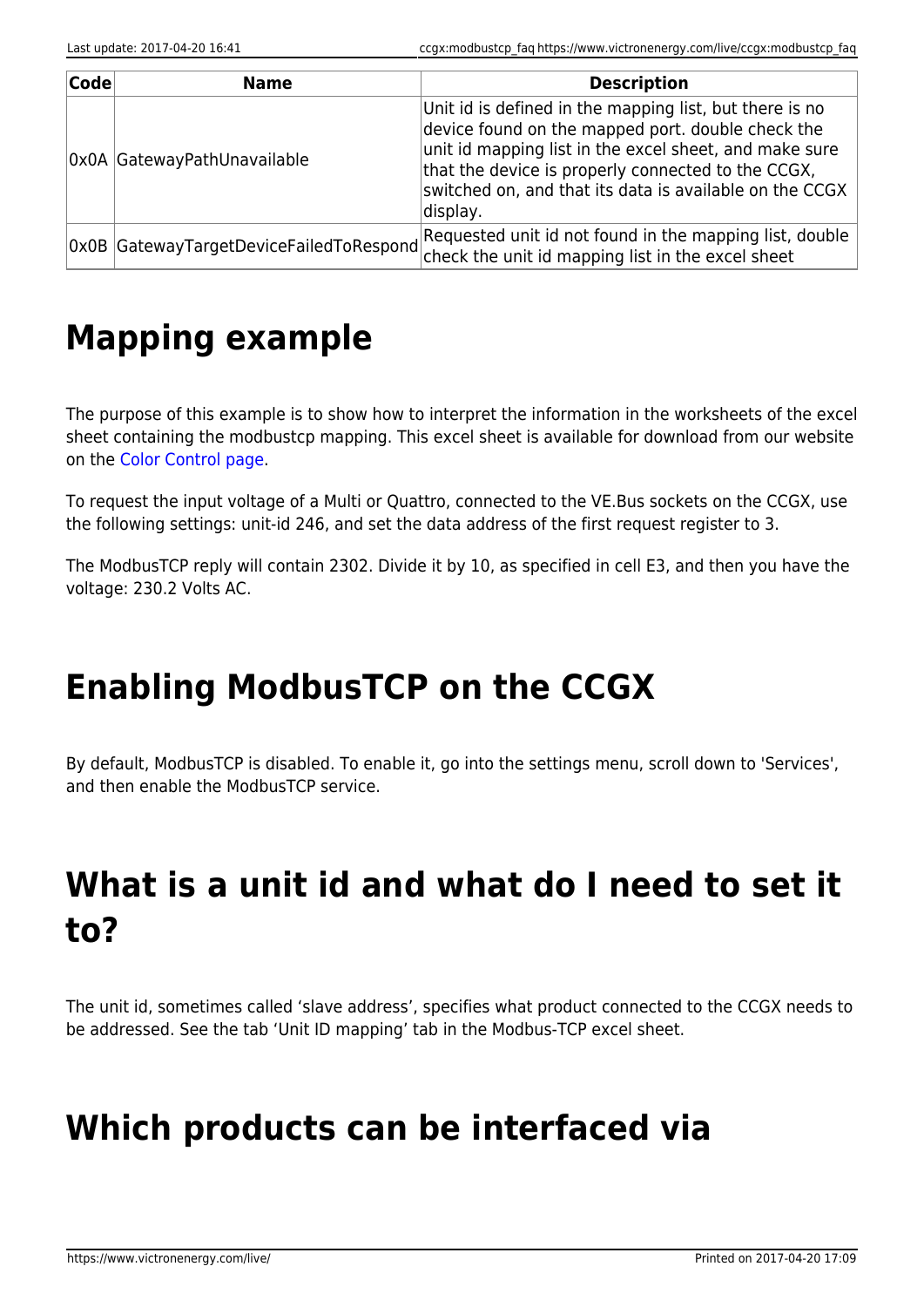## **Modbus TCP?**

All products that can be connected to the [Color Control GX](https://www.victronenergy.com/panel-systems-remote-monitoring/color-control).

# **Can I change a configuration setting in a Multi, for example the absorption voltage?**

No.

## **Can I request multiple registers at the same time?**

Yes, you can! Though make sure not to include non existing registers in your query. Querying register 1 to 100 for example will not work, since registers 1 and 2 do not exist.

# **Can I implement more features myself?**

Yes, you can! We are, slowly, making the Color Control code open source, and the Modbus-TCP sources are already available on [https://github.com/victronenergy.](https://github.com/victronenergy)

# **In a parallel or three phase system, how can I address a single unit?**

You cannot interface to them individually if they are configured to be in parallel or as a three phase system. Note that is also not necessary to address the units individually, since ModbusTCP provides system totals as well as per phase information.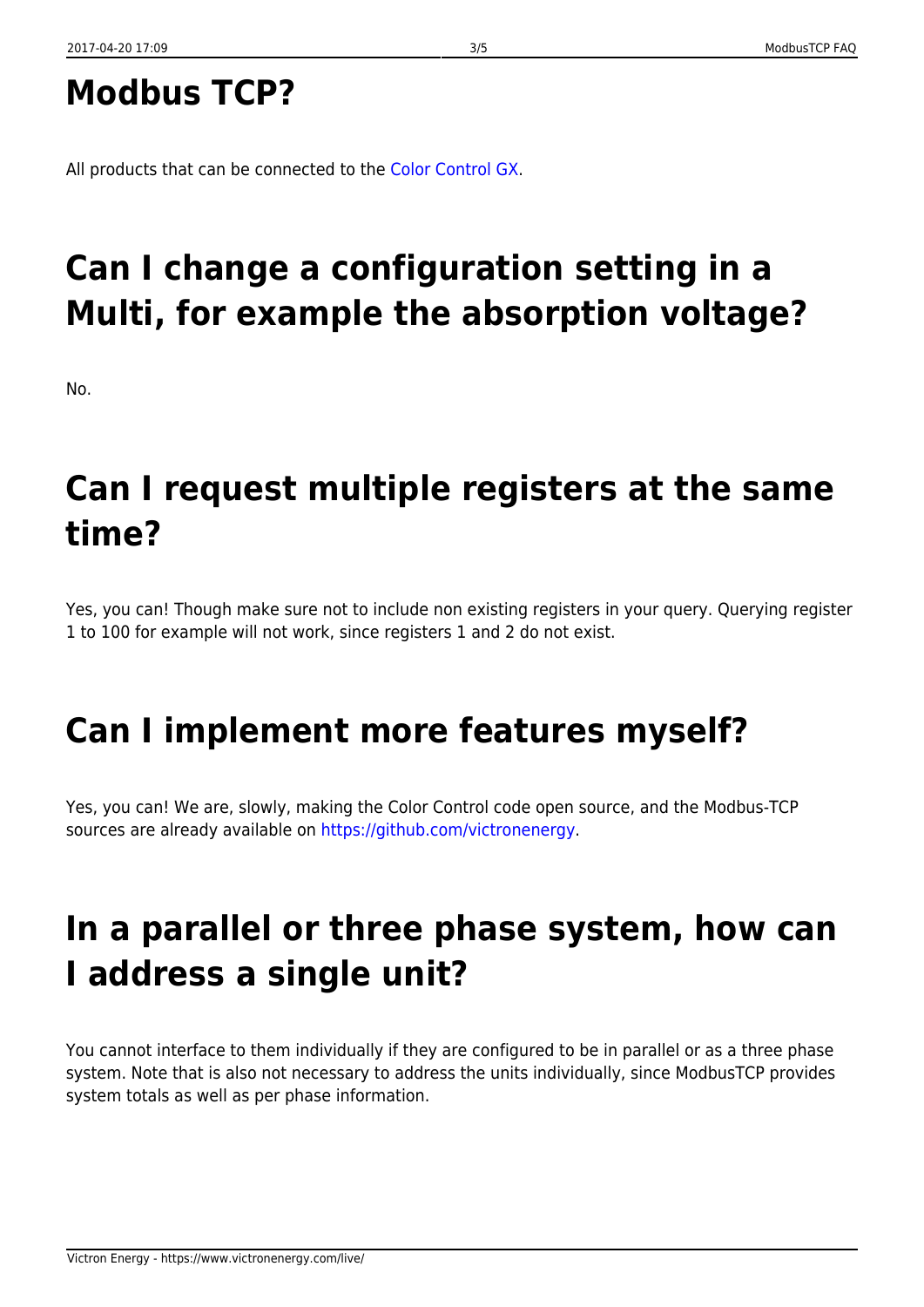# **Will unit ids change after a reboot or loss of power?**

Only for vedirect Devices via USB it can change. But even then our experience is that it only changes in the first reboot.

Unit ids of products not connected via USB will not change.

# **Advanced debugging**

In case all unit-ids and register addresses have been checked and double checked, and still it doesn't work, you could try looking at the modbustcp log file on the Color Control GX.

Steps:

- 1. Enable SSH
- 2. Login, use for example Putty in windows, or simply type ssh root@192.168.12.10 on a Linux or Mac terminal console. Replace that ip addresses with the one on the CCGX. Use the password as entered in step 1. (see [here](https://www.victronenergy.com/live/ccgx:root_access) for creating the root password).
- 3. List the latest log file:cat /log/dbus-modbustcp/current | tai64nlocal

In case of any errors, the output will look like this:

```
2016-01-08 16:34:24.658248500 INFO 2016-01-08T16:34:24.657 [Server] New
connecion: "141.138.140.60:41792"
2016-01-08 16:34:24.695846500 ERROR 2016-01-08T16:34:24.689 "Error
processing function code 3, unit id 247, start address 258, quantity 42 :"
"Unit id is available, but start address does not exist"
2016-01-08 16:34:24.753921500 INFO 2016-01-08T16:34:24.753 [Server]
Disconnected: "141.138.140.60:41792"
```
In most cases there is a problem in either unit ids or the register addresses. Double check the numbers shown in the output with the numbers as used in your modbustcp software or PLC.

### **Does Modbus TCP support Hub-4?**

Yes. See the [Hub-4 advanced control manual](https://www.victronenergy.com/live/system_integration:hub4_grid_parallel_external_control_loop) for more details.